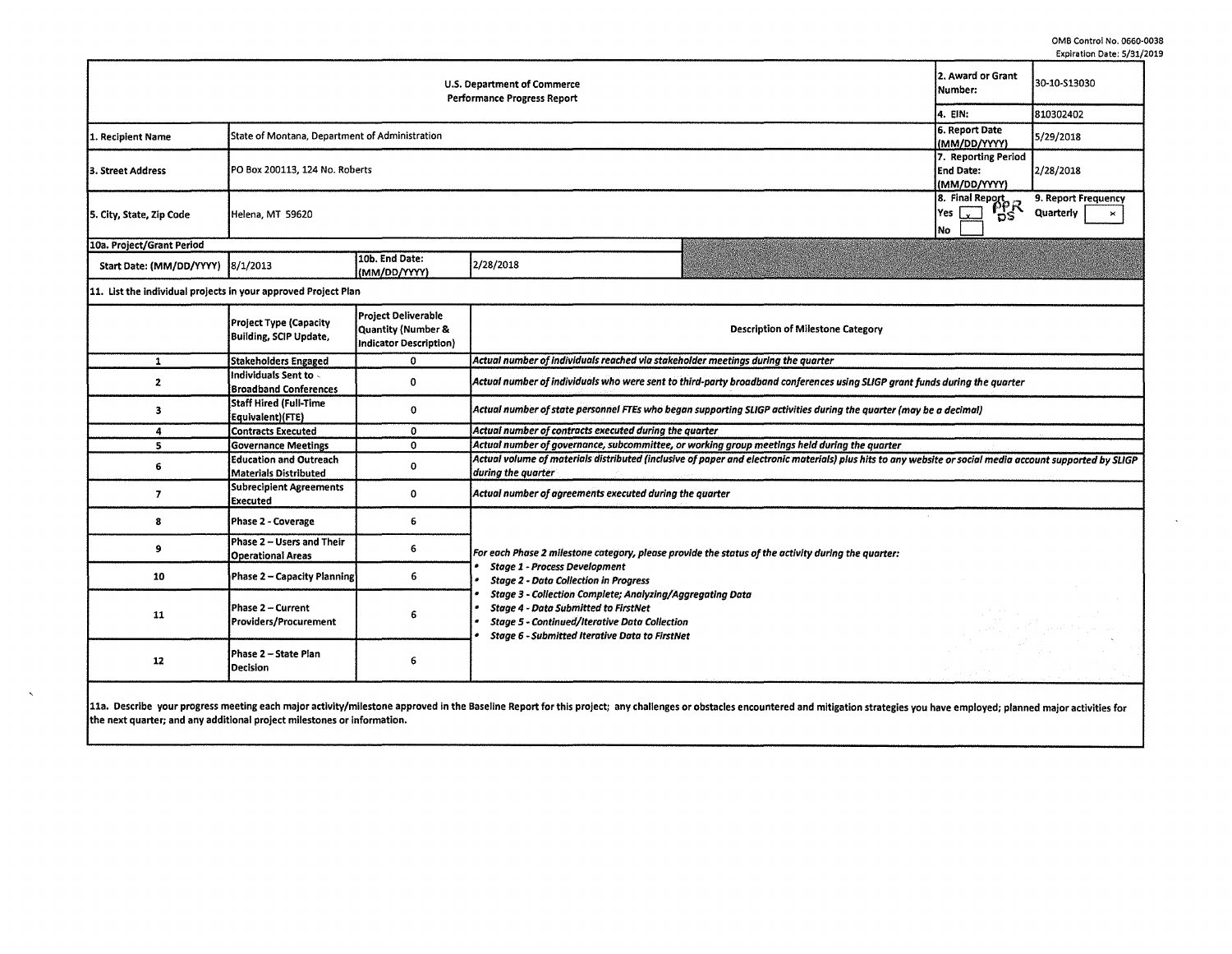11b. If the project team anticipates requesting any changes to the approved Baseline Report in the next quarter, describe those below. Note that any substantive changes to the Baseline Report must be approved by the Depart **Commerce before implementation.**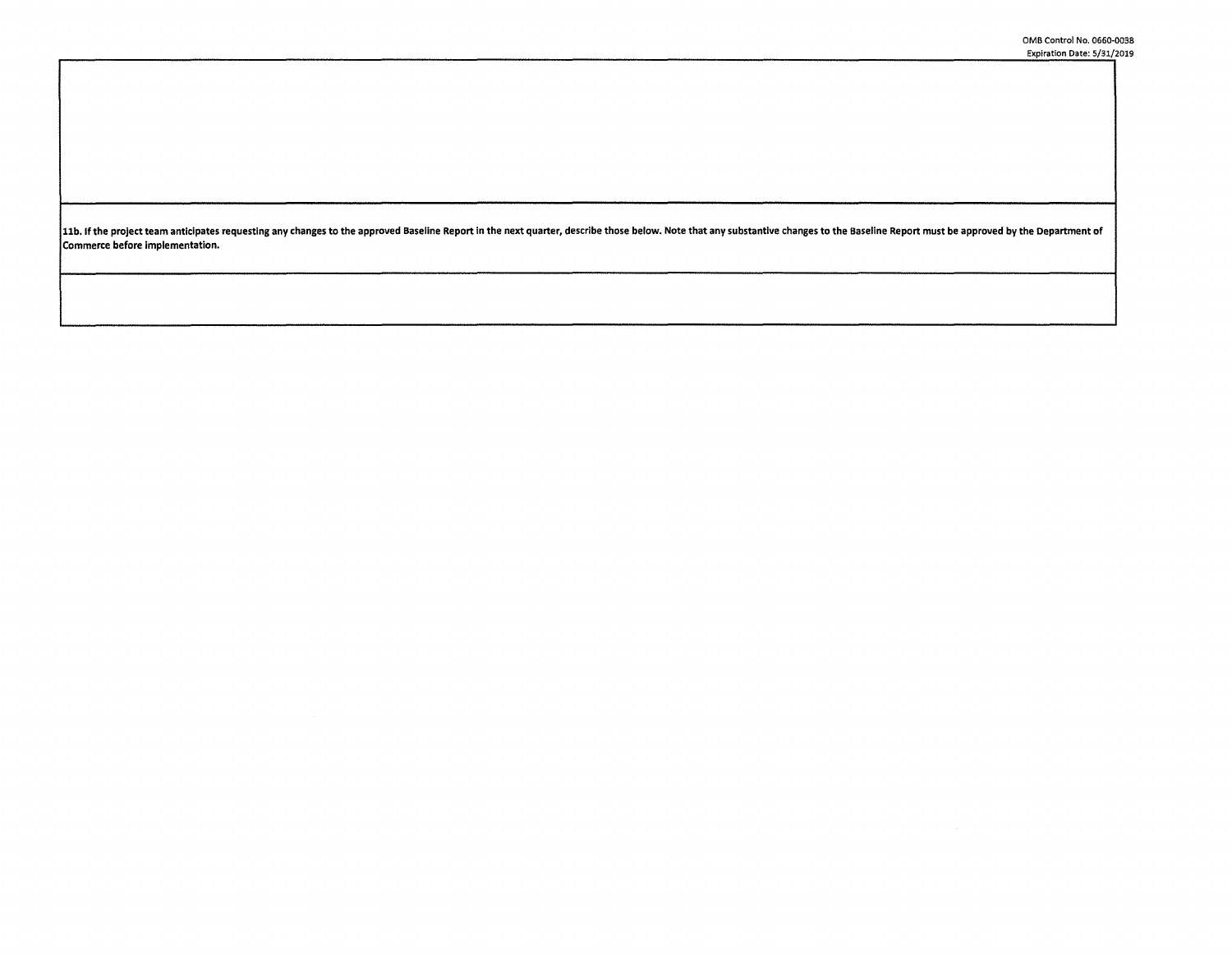**lld. Describe any success stories or best practices you have identified. Please be as specific as possible.** 

**12. Personnel** 

12a. lfthe project is not fully staffed, describe how any lack of staffing may impact the project's time line and when the project will be fully staffed.

 $\sim 10^{-1}$ 

| <b>Job Title</b>                                                                                                                      | FTE%                                               |                       | 12b. Staffing Table - Please include all staff that have contributed time to the project. Please do not remove individuals from this table.<br>Project (s) Assigned       |                      |                               |                     |                 |                                         | Change                                   |
|---------------------------------------------------------------------------------------------------------------------------------------|----------------------------------------------------|-----------------------|---------------------------------------------------------------------------------------------------------------------------------------------------------------------------|----------------------|-------------------------------|---------------------|-----------------|-----------------------------------------|------------------------------------------|
| SLIGP Project MGT (Inkind)                                                                                                            | 100%                                               |                       | Work with and prepare reports for the SIGB, prepare quarterly PPR, supervise the OR Coordinator, Prepare RFP's and MoU's, answer FN RFI's                                 |                      |                               |                     |                 |                                         | No Change                                |
| SPOC (Inkind)                                                                                                                         | 5%                                                 |                       | Single Point of Contact, Supervises Bureau Chief and SLIGP PM                                                                                                             |                      |                               |                     |                 |                                         | No Change                                |
| <b>PSCB Bureau Chief (Inkind)</b>                                                                                                     | 20%                                                |                       | Meeting and Conference attendance, SLIGP supervision, Grant AOR                                                                                                           |                      |                               |                     |                 |                                         | No Change                                |
| <b>PSCB Bureau Fiscal MGT</b><br>(Inkind)                                                                                             | 3%                                                 |                       | Liasion with state accounting, fiscal reporting and procurement                                                                                                           |                      |                               |                     |                 |                                         | No Change                                |
| SLIGP OR Coord. (Federal)                                                                                                             | 100%                                               |                       | Contract for meeting facilitator, schedule regional and tribal meetings, develop contacts with local and tribal first responders, attend regional and tribal<br>No Change |                      |                               |                     |                 |                                         |                                          |
| Administrative Assistant<br>(Federal)                                                                                                 | 50%                                                | SIGB member requests. | Maintain SIGB and SLIGP websites, SIGB attendance records, munutes, scheduling, meeting set-up, travel claims processing for SIGB members, and, answer<br>No Change       |                      |                               |                     |                 |                                         |                                          |
| 13. Subcontracts (Vendors and/or Subrecipients)                                                                                       |                                                    |                       |                                                                                                                                                                           |                      |                               |                     |                 |                                         |                                          |
| 13a. Subcontracts Table - include all subcontractors. The totals from this table must equal the "Subcontracts Total" in Question 14f. |                                                    |                       |                                                                                                                                                                           |                      |                               |                     |                 |                                         |                                          |
| Name                                                                                                                                  | <b>Subcontract Purpose</b>                         |                       | Type<br>(Vendor/Subrec.)                                                                                                                                                  | RFP/RFQ Issued (Y/N) | Contract<br>Executed<br>(Y/N) | <b>Start Date</b>   | <b>End Date</b> | <b>Total Federal Funds</b><br>Allocated | <b>Total Matching Funds</b><br>Allocated |
| Montana State Library                                                                                                                 | GIS Mapping                                        |                       | MoA                                                                                                                                                                       | N                    | Y                             | 7/1/2015            | 12/30/2016      | \$100,000.00                            | \$0.00                                   |
| Brandborg, Sole Proprietor                                                                                                            | Regional/local FirstNet Meeting Facilitator/Set-up |                       | Vendor                                                                                                                                                                    |                      | ۷                             | 2/5/2016            | 10/31/2017      | \$80,000.00                             | \$0.00                                   |
| <b>Tribal Facilitators</b>                                                                                                            | Moderate/conduct 8/22/2015 Tribal Meeting          |                       | Vendor                                                                                                                                                                    | N                    | v                             | 8/21/2015           | 9/30/2017       | \$30,000.00                             | \$0.00                                   |
| MT LE and Fire Schools                                                                                                                | Ed and OR on Band 14 LTE 4 Apps and Devices        |                       | MoA                                                                                                                                                                       | N                    | N                             | 7/1/2016            | 9/30/2017       | \$152,886.00                            | \$0.00                                   |
| <b>FN Data Requests</b>                                                                                                               | Answer Data Requests as<br>they occur              |                       | Vendor                                                                                                                                                                    | И                    | Ν                             | 7/1/2016            | 9/30/2017       | \$892,500.00                            | \$0.00                                   |
|                                                                                                                                       | Inter-Active for PS Community                      |                       | Vendor                                                                                                                                                                    | N                    | N                             | To be<br>Determined | 9/30/2017       | \$50,000.00                             | \$0.00                                   |